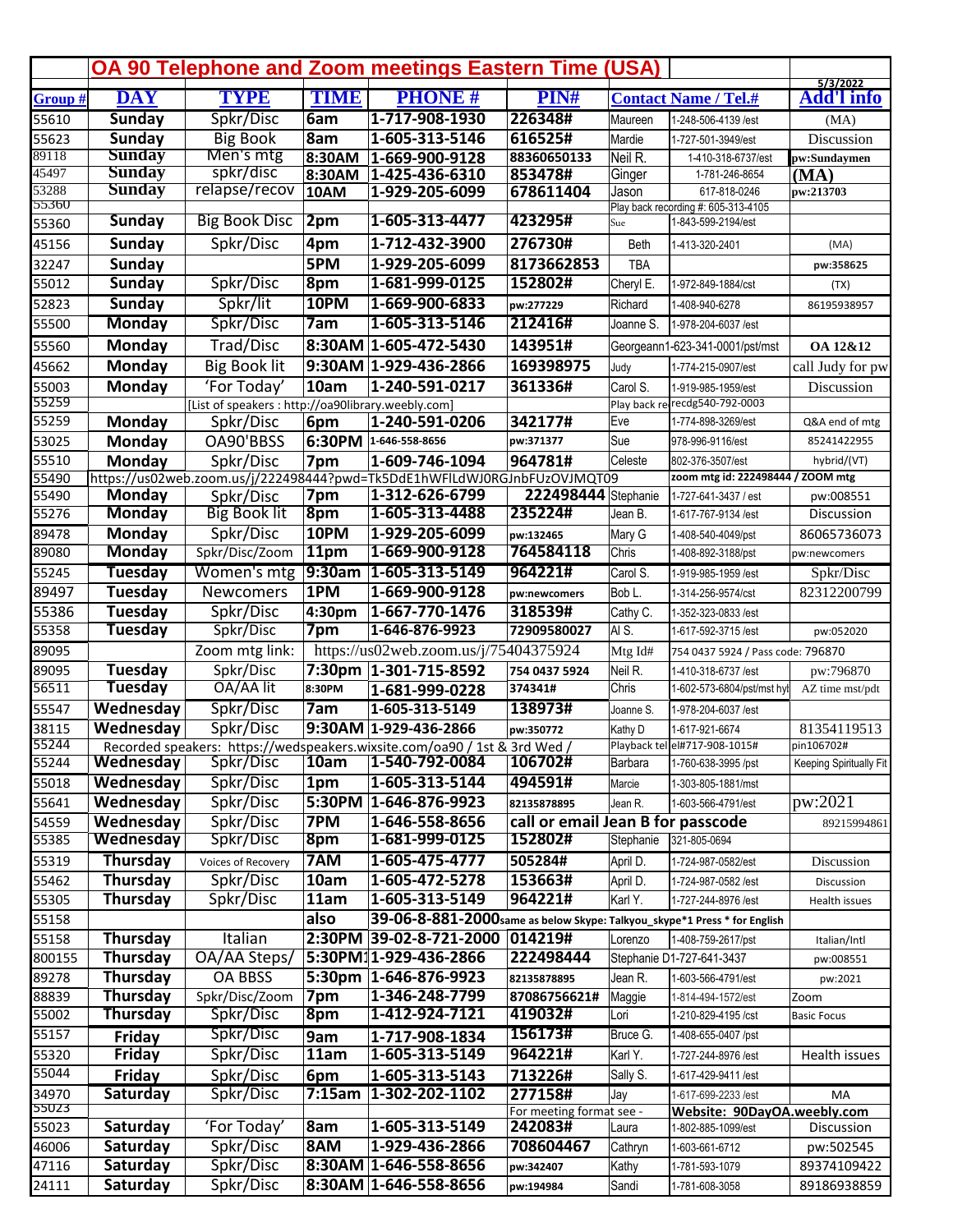| 800160 Saturday |                           | Spkr/Disc                             | <b>10AM</b> | $1-646-558-8656$                                                                    | 4017106603 Darian               |              | 1-508-272-8896                                              | PW:123123     |
|-----------------|---------------------------|---------------------------------------|-------------|-------------------------------------------------------------------------------------|---------------------------------|--------------|-------------------------------------------------------------|---------------|
| 89357           | Saturday                  | Spkr/BB/12+12                         | 10am        | 1-301-715-8592                                                                      | 87510731879                     | Mandy        | 1-303-915-6188 /mst                                         | pw:2020       |
| 89595           | Saturday                  | spkr/disc                             | noon        | 1-669-900-6833                                                                      | 81577583251                     | Richard W    | 1-650-814-3009/pst                                          | pw:339347     |
| 55204           |                           |                                       |             | For Format see this website: https://oa90sat4pmmeeting.wixsite.com/phonemeeting     |                                 |              |                                                             |               |
| 55204           | Saturday                  | Spkr/Disc                             | 4pm         | 1-434-300-4186                                                                      | 911188#                         | Velma        | 1-602-500-9055 /mst                                         |               |
|                 |                           |                                       |             |                                                                                     |                                 |              |                                                             |               |
|                 |                           |                                       |             | New List Contact: Jean B. 617-767-9134 email: jeanfloa@gmail.com                    |                                 |              |                                                             |               |
|                 |                           |                                       |             |                                                                                     |                                 |              |                                                             |               |
|                 |                           | <b>ZOOM MEETINGS</b>                  |             | Zoom ID#                                                                            | pin or password                 |              | contact                                                     |               |
|                 | 89118 Sunday              | Men's mtg                             | 8:30AM      | 88360650133 sundaymen                                                               |                                 | Neil R.      | 1-410-318-6737                                              |               |
| 89118 link      |                           |                                       |             | https://us02web.zoom.us/j/88360650133?pwd=VDRN3Bwb05XQlA3QkwwNmlEZzBtZz09           |                                 |              |                                                             |               |
|                 | 53288 Sunday              | relapse/recov                         | 10AM        | 678611404                                                                           | 213703 Jason                    |              | 1-617-818-0246                                              | relapse ok    |
| 53288 link      |                           |                                       |             | https://us02web.zoom.us/j/678611404?pwd=YUZKaXl2cVdyTWp2MUVUV2pZNFcvQT09            |                                 |              |                                                             |               |
|                 | 32247 Sunday              |                                       | 5PM         | 8173662853                                                                          | 358625 TBA                      |              |                                                             |               |
| 32247 link      |                           |                                       |             | https://us02web.zoom.us/j/8173662853?pwd=YTQzUy8yQ1U1S3BHNVpaYTI2bGxPZz09           |                                 |              |                                                             |               |
|                 | 52823 Sunday              | speaker/lit                           | 10PM        | 86195938957                                                                         |                                 |              | 277229 Richard 11-408-940-6278                              |               |
| 52823 link      |                           |                                       |             | https://us02web.zoom.us/j/86195938957?pwd=ejRhNmZuaTFUTjlzQkk0dFJ1aFZzUT09          |                                 |              |                                                             |               |
|                 | 45662 Monday              | <b>Big Book Lit</b>                   | 9:30AM      |                                                                                     | 169398975 call contact Jud Judy |              | 1-774-215-0907                                              |               |
| 45662 link      |                           | https://zoom.us./j/169398975          |             |                                                                                     |                                 |              |                                                             |               |
|                 | 53025 Monday              | <b>BBSS OA90</b>                      | 6:30PM      | 85241422955                                                                         | 371377 Sue                      |              | 978-996-9116                                                | see oambi.org |
| 53025 link      |                           |                                       |             | https:us02web.zoom.us/j/85241422955?pwd=dGhQSnB6SWszbnNHamRTRWFUSUJ1UT09            |                                 |              |                                                             |               |
|                 |                           |                                       | 7PM         |                                                                                     |                                 |              |                                                             |               |
|                 | 55490 Monday              | spkr/disc                             |             | 222498444 008551                                                                    |                                 |              | Stephanie 1-727-641-3437 /est FL                            |               |
| 55490 link      |                           |                                       |             | https://us02web.zoom.us/j/222498444?pwd=Tk5DdE1hWFILdWJ0RGJnbFUzOVJMQT09            |                                 |              |                                                             |               |
|                 | 89478 Monday              | spkr/disc                             | 10PM        | 86065736073 132465                                                                  |                                 |              | Mary G 1-408-540-4049/pst                                   |               |
| 89478 link      |                           |                                       |             | https://us02web.zoom.us/j/86065736073?pwd=MVMIVVFWa05wYOpqMkbZIZPaEiMZZ09           |                                 |              |                                                             |               |
|                 | 89080 Monday              | spkr/disc/newc 11PM                   |             |                                                                                     | 764584118 newcomers             | Bob L.       | 1-314-256-9574/cst                                          |               |
| 89080 link      |                           |                                       |             | https://us02web.zoom.us/j/764584118?pwd=bnVSV2NQVkYwLy9BZHZBdUhyR3QrUT09            |                                 |              |                                                             |               |
|                 | 89497 Tuesday             | newcomers                             | 1PM         | 82312200799 newcomers                                                               |                                 | Bob L.       | 1-314-256-9574/cst                                          |               |
| 89497 link      |                           |                                       |             | https://us02web.zoom.us/j/82312200799?pwd=b0k5WmhEWkkrTmNhVUdMcXYxYzBTdz09          |                                 |              |                                                             |               |
|                 | 55358 Tuesday             | spkr/disc                             | 7PM         | 72909580027 052020                                                                  |                                 | Al S.        | 1-617-592-3715/est MA                                       |               |
| 55358 link      |                           | https://us04web.zoom.us/j/72909580027 |             |                                                                                     |                                 |              |                                                             |               |
|                 | 89095 Tuesday             | spkr/disc                             | 7:30PM      | 75404375924                                                                         | 796870 Neil R.                  |              | 1-410-318-6737 /est                                         |               |
| 89095 link      |                           | https://us02web.zoom.us/j/75404375924 |             |                                                                                     |                                 |              |                                                             |               |
|                 | 38115 Wednesday spkr/disc |                                       | 9:30AM      | 81354119513                                                                         |                                 |              | 350772 Kathy D 617-921-6674/est                             |               |
| 38115 link      |                           |                                       |             | https://us02web.zoom.us/j/81354119513?pwd=NWpJd2E4Q3k4QUJVMUxLVFRrdXFKQT09          |                                 |              |                                                             |               |
|                 | 55641 Wednesday spkr/disc |                                       | 5:30PM      | 82135878895                                                                         |                                 | 2021 Jean R. | 1-603-566-4791/est                                          |               |
| 55641 link      |                           |                                       |             | https://us02web.zoom.us/j/82135878895?pwd=UTNKVVkzb1JOSGxaRkVESzRhYnFIUT09          |                                 |              |                                                             |               |
|                 | 54559 Wednesday spkr/disc |                                       | 7PM         |                                                                                     |                                 |              | 89215994861 email walthamwednesdayoa@gmail.com for passcode |               |
| 54559 link      |                           |                                       |             | invite link and one touch dialing will not work, enter mtg ID and passcode manually |                                 |              |                                                             |               |
|                 |                           |                                       |             |                                                                                     |                                 |              |                                                             |               |
|                 | 800155 Thursday           | Step/Trad                             | 5:30PM      | 222498444 008551#                                                                   |                                 |              | Stephanie 1-727-641-3437 / est                              |               |
| 800155 link     |                           |                                       |             | https://us02web.zoom.us/j/222498444?pwd=Tk5DdE1hWFILdWJ0RGJnbFUzOVJMQT09            |                                 |              |                                                             |               |
|                 | 89278 Thursday            | <b>OA BBSS</b>                        | 5:30PM      | 82135878895                                                                         |                                 |              | 2021 Jean R. 1 1-603-566-4791/est                           |               |
| 89278 link      |                           |                                       |             | https://us02web.zoom.us/j/82135878895?pwd=UTNKVVkzb1JOSGxaRkVESzRhYnFIUT09          |                                 |              |                                                             |               |
|                 | 88839 Thursday            | spkr/disc                             | 7PM         | 87086756621                                                                         |                                 | Maggie       | 1-814-494-1572/est                                          |               |
| 88839 link      |                           | https://us02web.zoom.us/j/87086756621 |             |                                                                                     |                                 |              |                                                             |               |
|                 | 46006 Saturday            | spkr/disc                             | 8AM         | 708604467                                                                           |                                 |              | 502545 Cathryn   1-603-661-6712/est                         |               |
| 46006 link      |                           |                                       |             | https://us02web.zoom.us/j/708604467?pwd=ekd3dEpFbUFTUDNmQ2RnbkdlQWZVQT09            |                                 |              |                                                             |               |
|                 | 47116 Saturday            | spkr/disc                             | 8:30AM      | 89374109422                                                                         | 342407 Kathy                    |              | 1-781-593-1079/est                                          |               |
| 47116 link      |                           |                                       |             | https://us02web.zoom.us/j/89374109422?pwd=NmNKRCtLWW01YUdtK1VHRVJ3STgvdz09          |                                 |              |                                                             |               |
|                 | $24111$ Saturday          | spkr/disc                             | 8:30AM      | 89186938859                                                                         | 194984 Sandi                    |              | 1-781-608-3058/est                                          |               |
| 24111 link      |                           | https://us02web.zoom.us/j/89186938859 |             |                                                                                     |                                 |              |                                                             |               |
|                 | 89357 Saturday            | spkr/BB/12&12 10AM                    |             | 87510731879                                                                         |                                 |              | 2020 Mandy1-303-915-6188/mst                                |               |
| 89357 link      |                           |                                       |             | https://us02web.zoom.us/j/87510731879?pwd=YVFIRWxNRWVSektXeHD1MUNvcTNQQT09          |                                 |              |                                                             |               |
|                 |                           |                                       |             |                                                                                     |                                 |              |                                                             |               |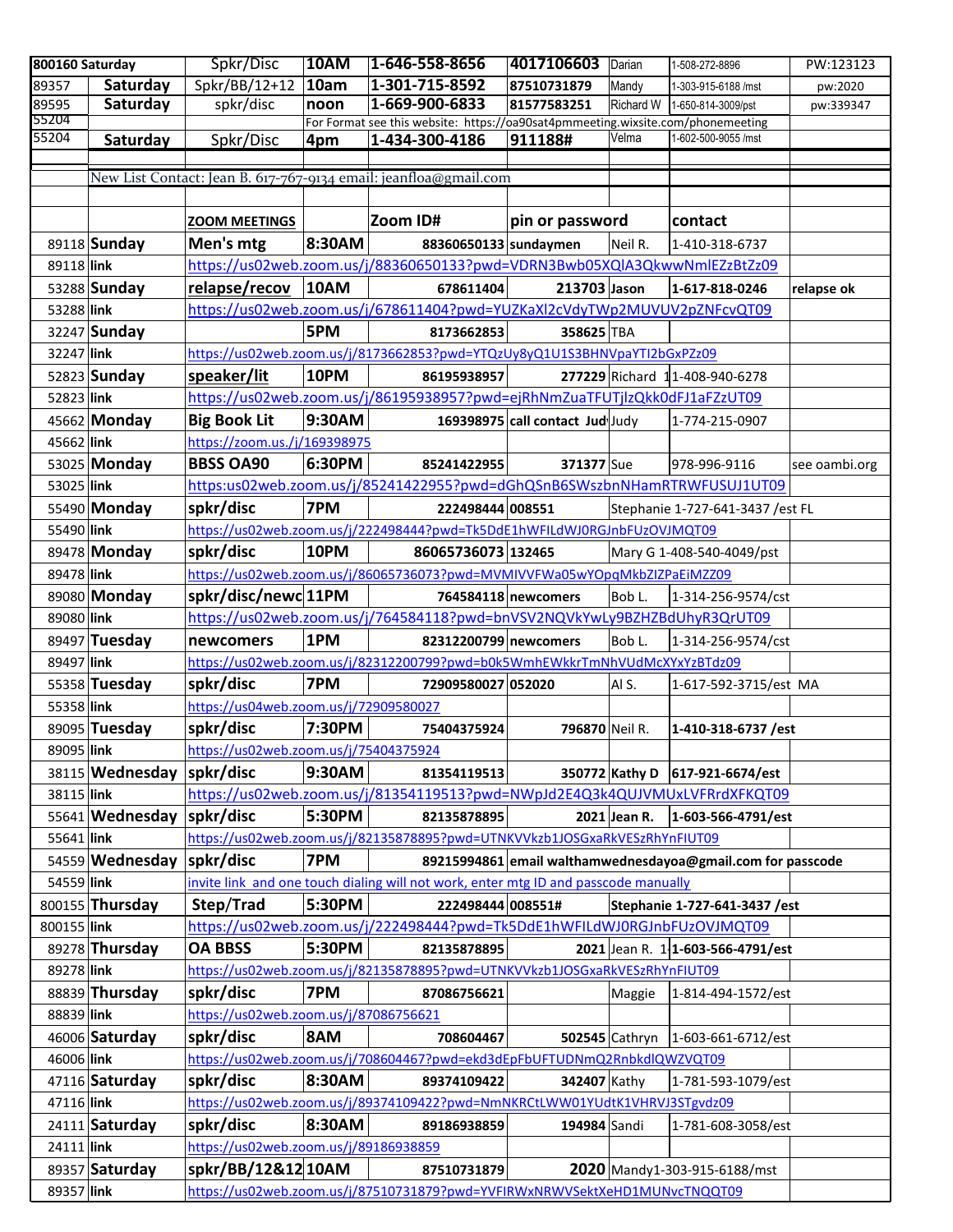|                                                                                                                         | 800160 Saturday                 | 90 minute mtg   10AM                                                                              |             | 4017106603                                                                                                                     | <b>123123 Darian</b> |  | 1-508-272-8896                     |  |
|-------------------------------------------------------------------------------------------------------------------------|---------------------------------|---------------------------------------------------------------------------------------------------|-------------|--------------------------------------------------------------------------------------------------------------------------------|----------------------|--|------------------------------------|--|
| 800160 link                                                                                                             |                                 | https://us02web.zoom.us/j/4017106603?pwd=a0c2N0FnMzllYmpobDJROXd1WVB1dz09                         |             |                                                                                                                                |                      |  |                                    |  |
|                                                                                                                         | 89595 Saturday                  | spkr/discl                                                                                        | <b>noon</b> | 81577583251                                                                                                                    |                      |  | 339347 Richard W1-650-814-3009/pst |  |
| 89595 link                                                                                                              |                                 |                                                                                                   |             | https://us02web.zoom.us/j/81577583251?pwd=a0xvdklsdjR5ajRRK1A5bENqSC9NUT09                                                     |                      |  |                                    |  |
|                                                                                                                         |                                 | You can use any of these phone numbers to acceaccess a Zoom meeting if you don't have web access. |             |                                                                                                                                |                      |  |                                    |  |
|                                                                                                                         |                                 |                                                                                                   |             | 1-312-626-6799, 1-669-900-6833, 1-253-215-8782, or 1-346-248-7799.                                                             |                      |  |                                    |  |
|                                                                                                                         | 1-929-205-6099, 1-301-715-8592, |                                                                                                   |             |                                                                                                                                |                      |  |                                    |  |
| You can use these phone numbers and the Zoom meeting ID to access a Zoom meeting by phone if you don't have web access. |                                 |                                                                                                   |             |                                                                                                                                |                      |  |                                    |  |
|                                                                                                                         |                                 |                                                                                                   |             |                                                                                                                                |                      |  |                                    |  |
|                                                                                                                         |                                 |                                                                                                   |             | A note about Arizona time: There is a Tuesday night phone meeting held at 5:30PM Arizona time. That is 8:30PM Eastern Daylight |                      |  |                                    |  |
|                                                                                                                         |                                 |                                                                                                   |             | time (March-November) and 7:30PM Eastern Standstandard time (November-March).Marchand November will be the change mo           |                      |  |                                    |  |
|                                                                                                                         |                                 |                                                                                                   |             | Arizona is on Pacific Time on Daylight Time and Mountain Time on Standard Time. Because this is a hybrid f2f/phone             |                      |  |                                    |  |
|                                                                                                                         |                                 | meeting they want to keep it on their local time.                                                 |             |                                                                                                                                |                      |  |                                    |  |